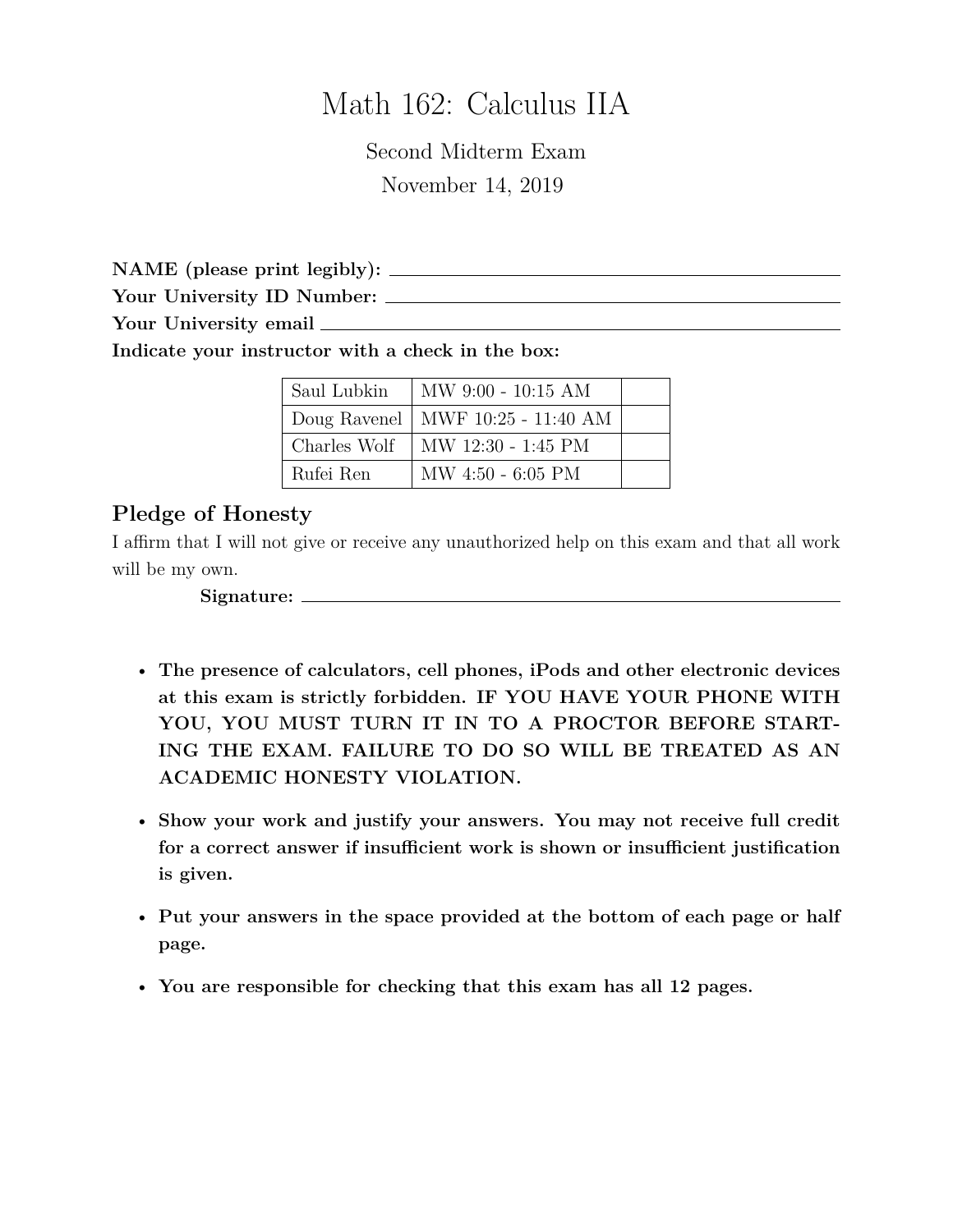#### **1. (20 points)**

Find the arc length of the curve described by the parametric equations

 $x = 1 + 3t^2$ ,  $y = 4 + 2t^3$ 

between the points with Cartesian coordinates (1, 4) and (4, 6).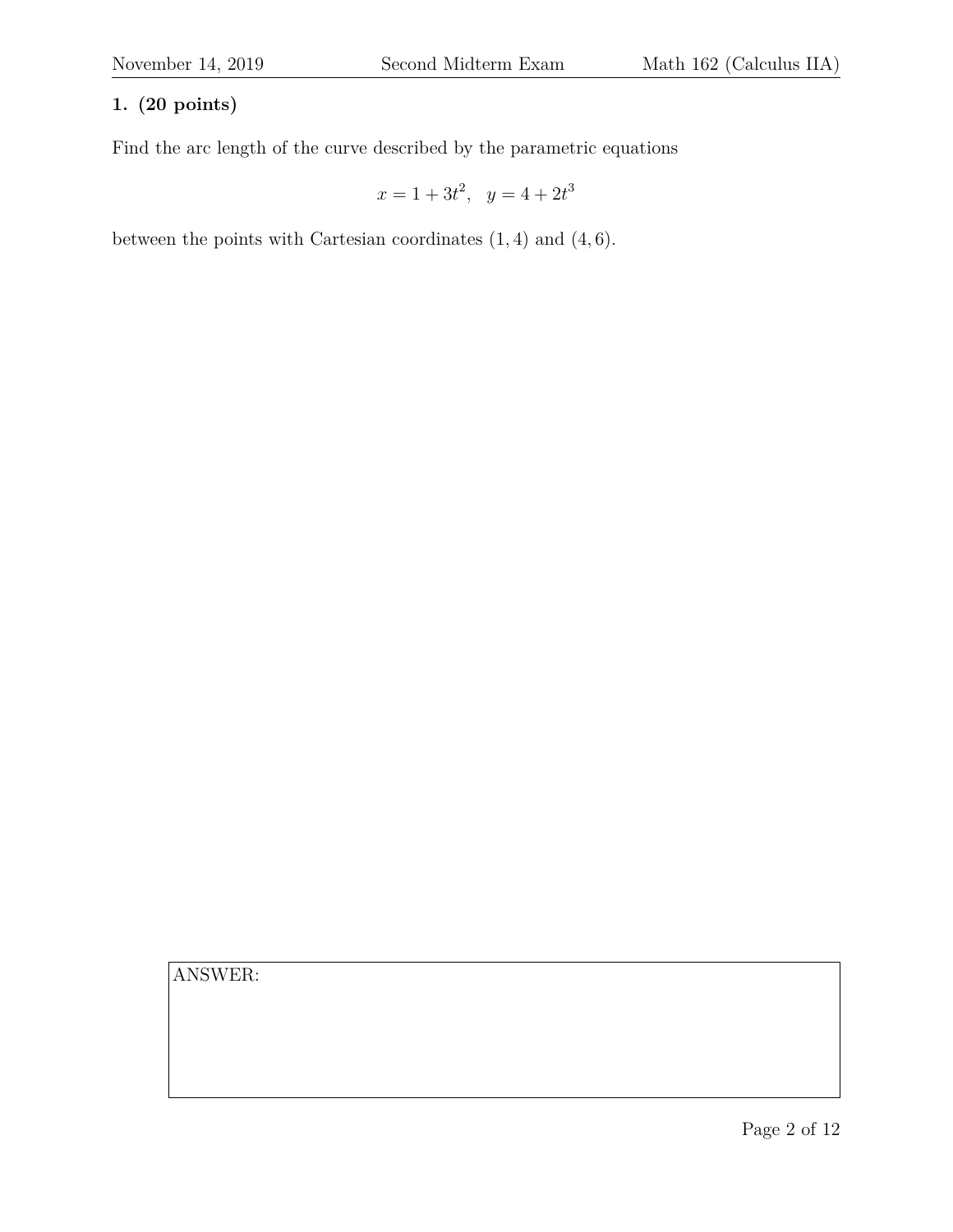**2. (20 points)** Determine if the following sequences are convergent or divergent and explain why. If it is convergent, give its limit.

(a) 
$$
\left\{ \frac{n \cos(n)}{n^2 + 1} \middle| n \ge 0 \right\}.
$$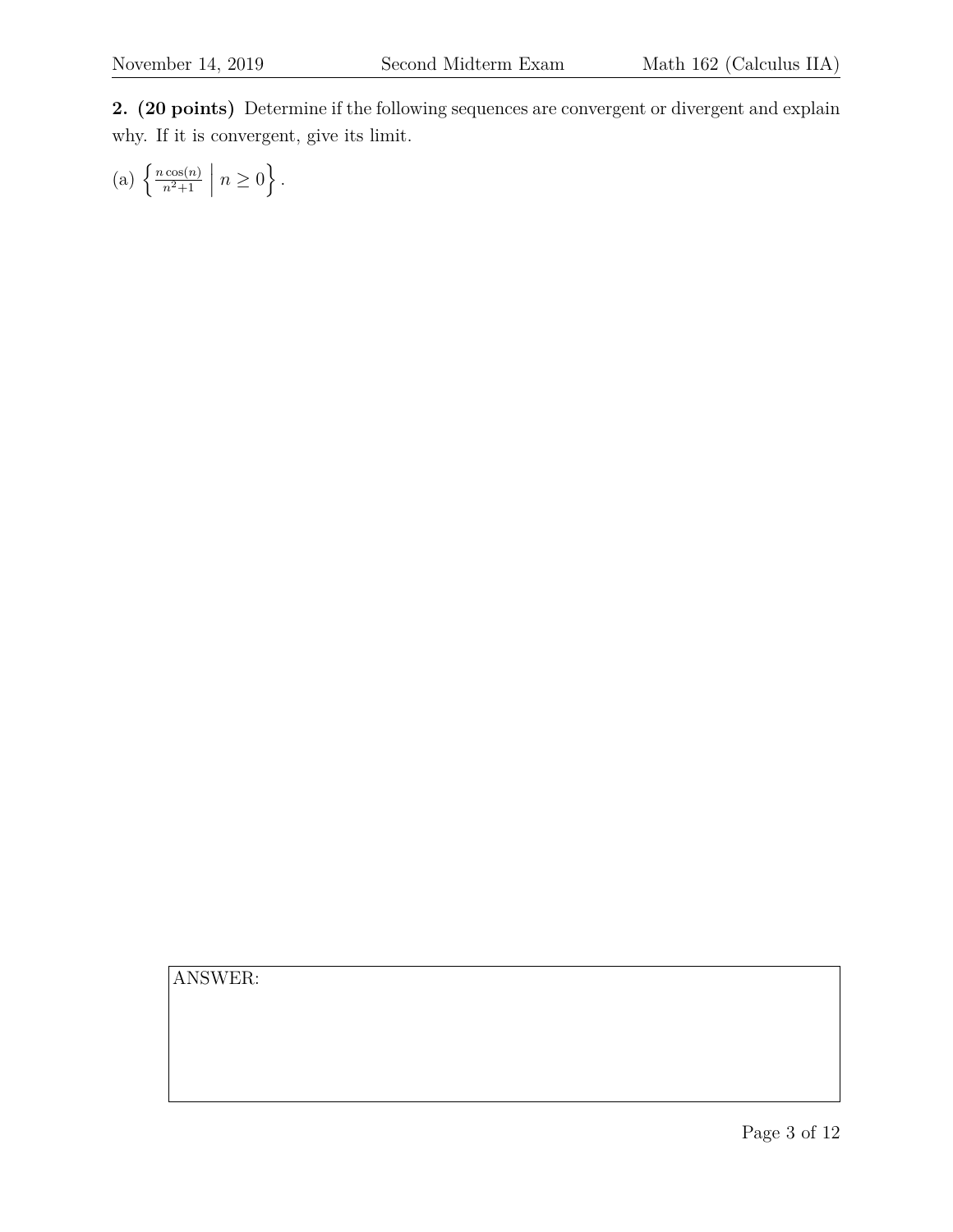(b)  $\left\{n^3\sin\left(\frac{1}{n}\right)\right\}$  $\frac{1}{n}$ )  $n\geq 1$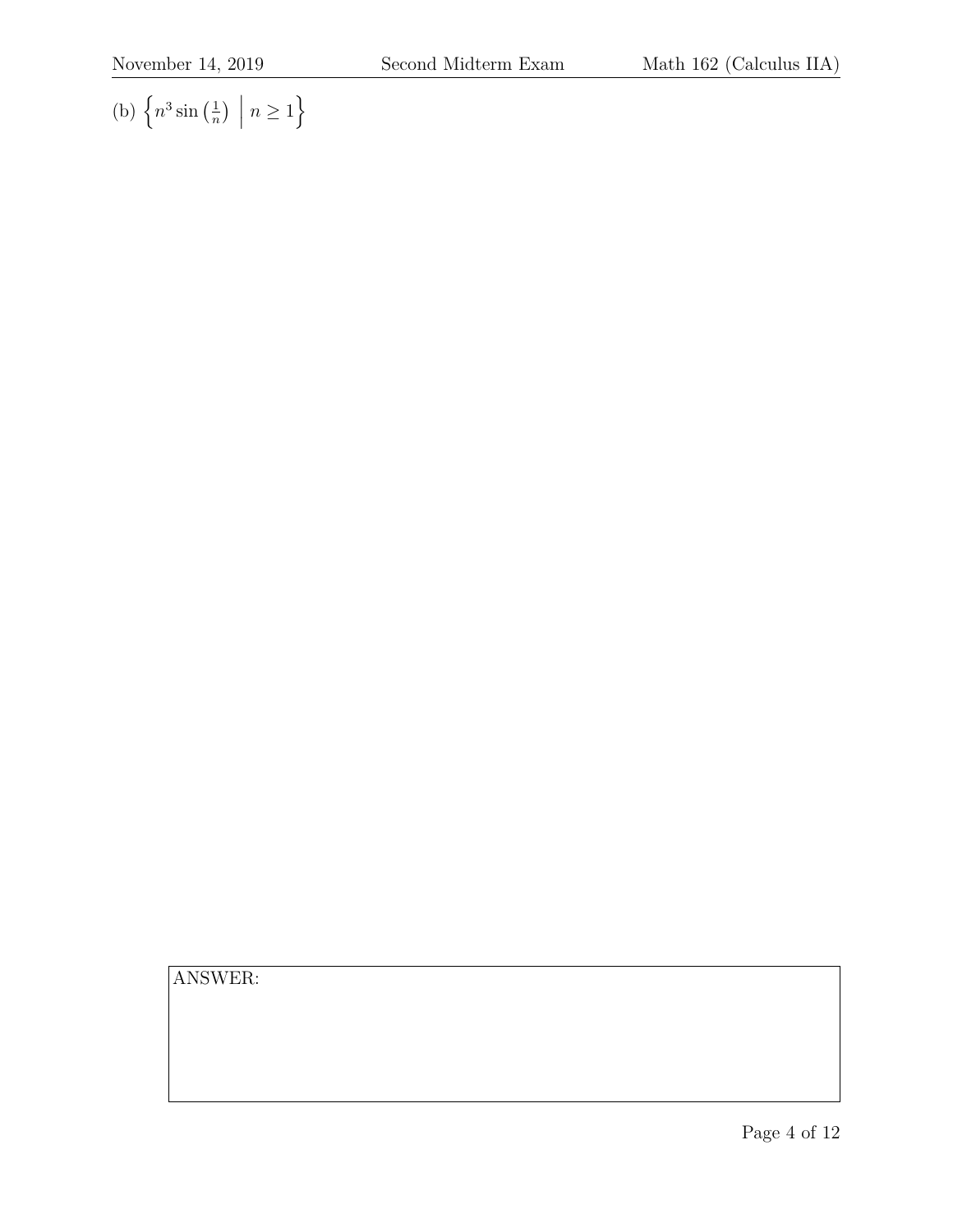**3. (20 points)** Compute the following integral:

$$
\int \frac{1}{(x^2 - 1)^2} dx.
$$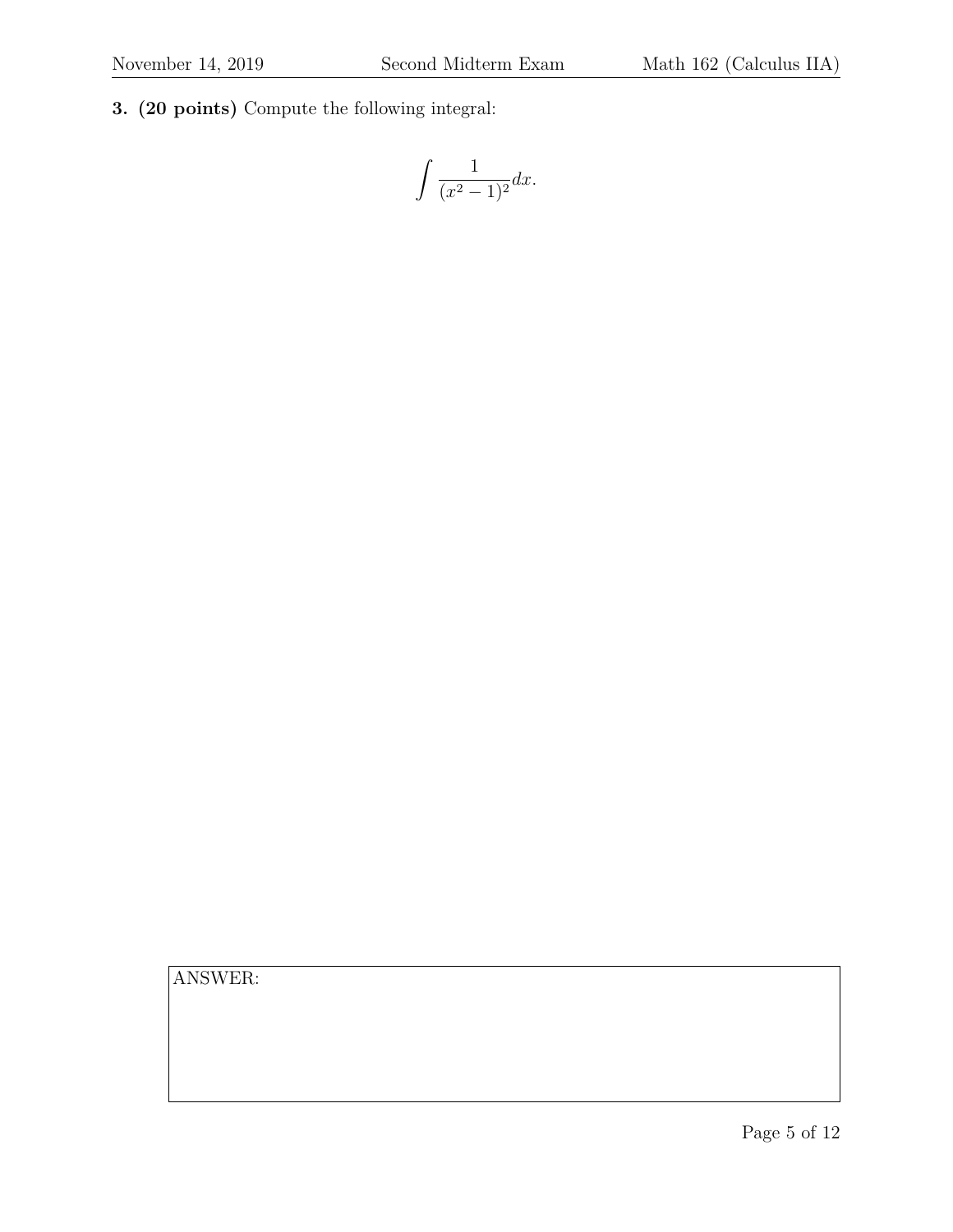### **4. (20 points)**

(a) Compute the area of surface of revolution obtained by rotating the curve  $y =$ √  $4 - x^2$ around the x-axis.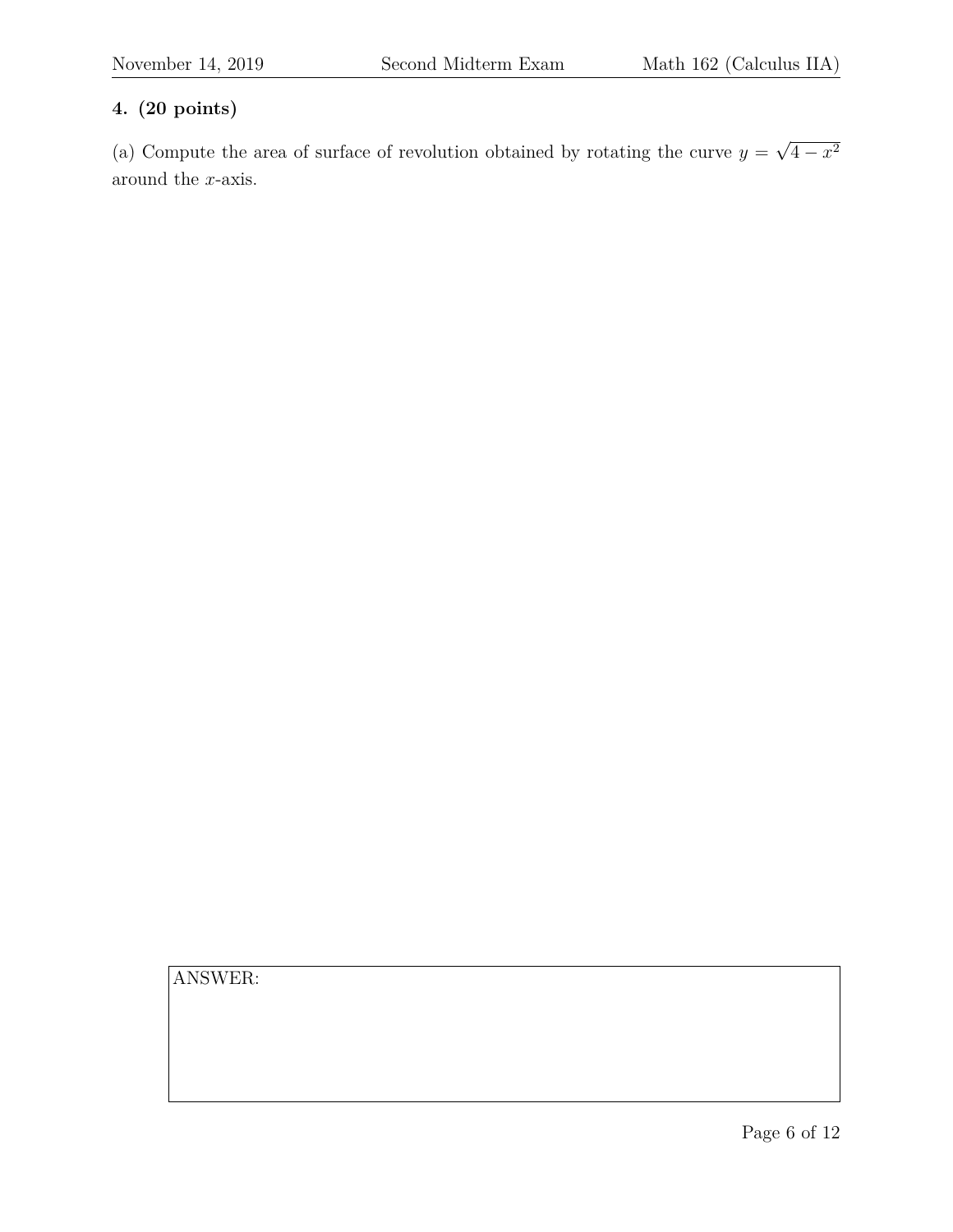(b) Do the same for the curve  $y = 1 - |x|, -1 \le x \le 1$ .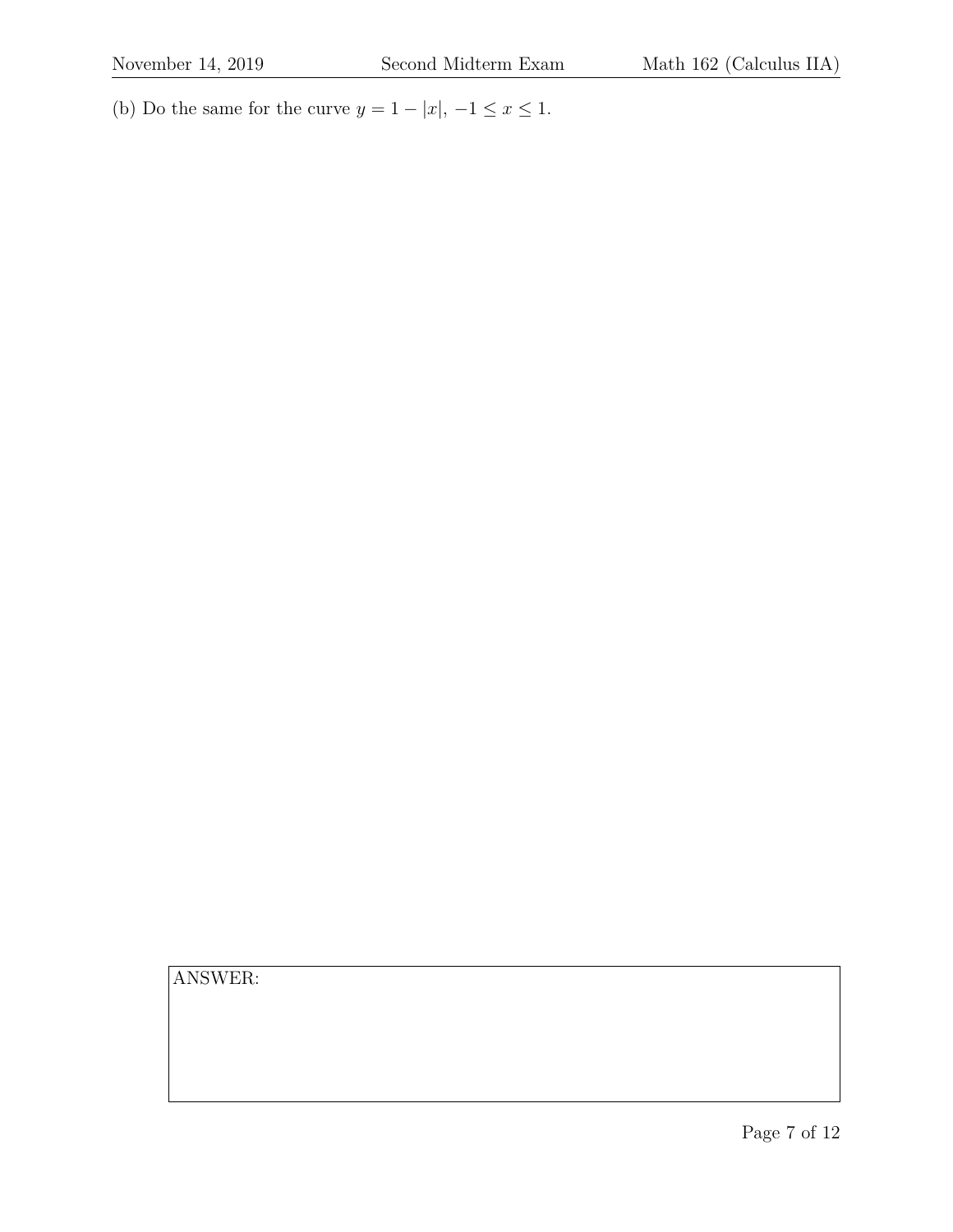#### **5. (20 points)**

(a) Find the area of **one petal** of the polar rose  $r = 2 \cos(4\theta)$  pictured below.

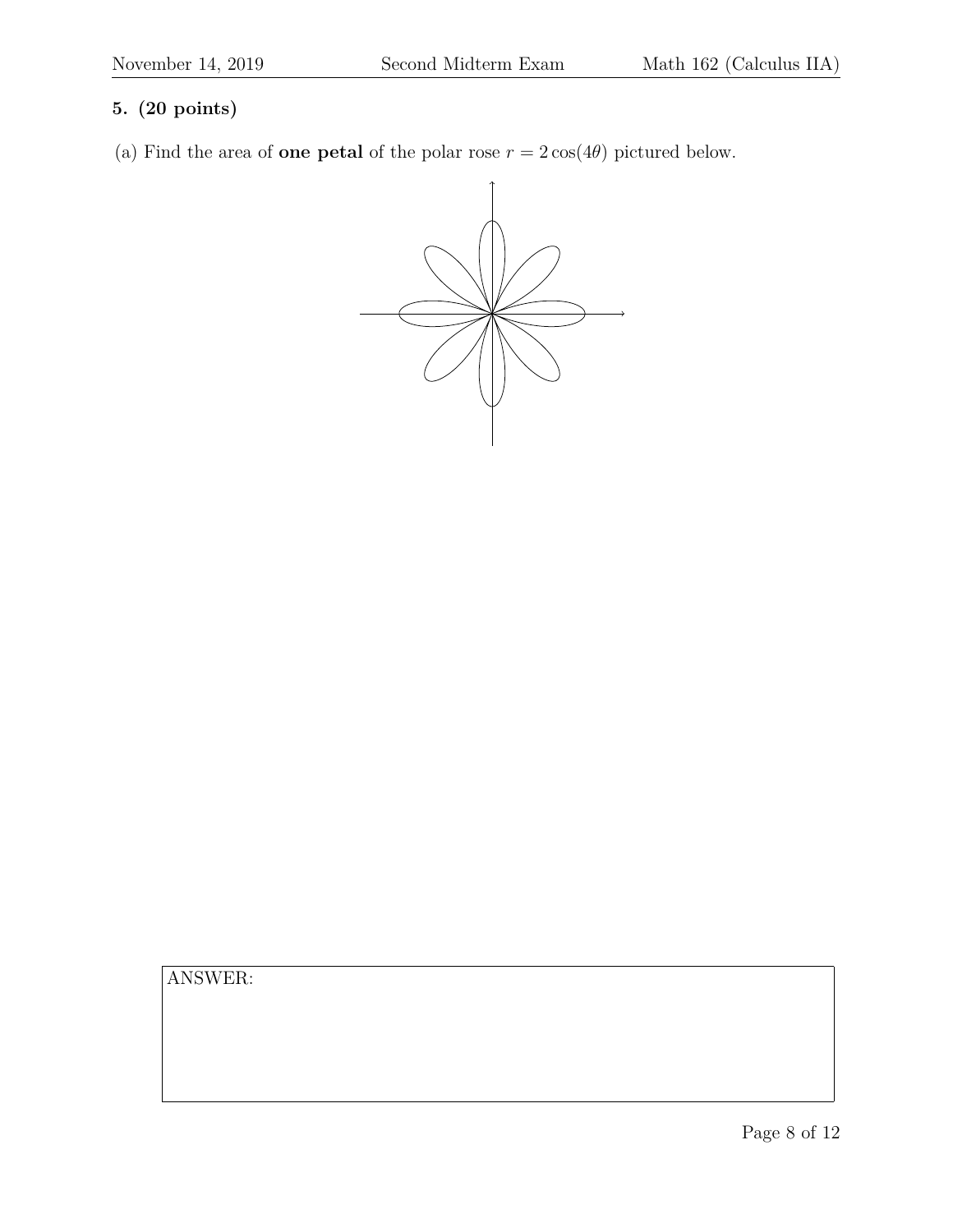(b) The parametric curve given by  $x = 4t^3 - 3t$ ,  $y = t^2 + 1$  intersects the y-axis at 3 different values of t. What are the **equations of the tangent lines** to the curve at each of these points?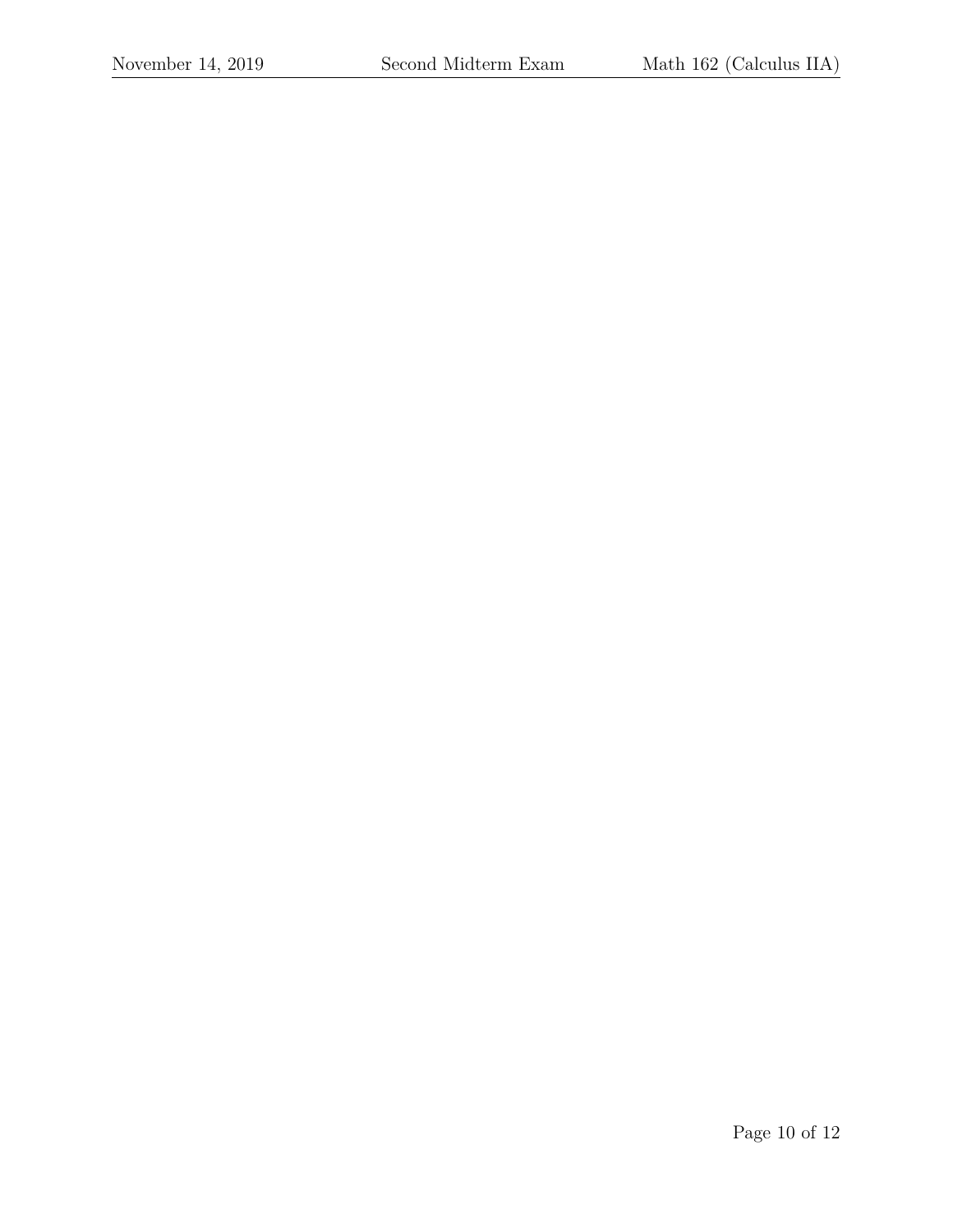Scratch paper